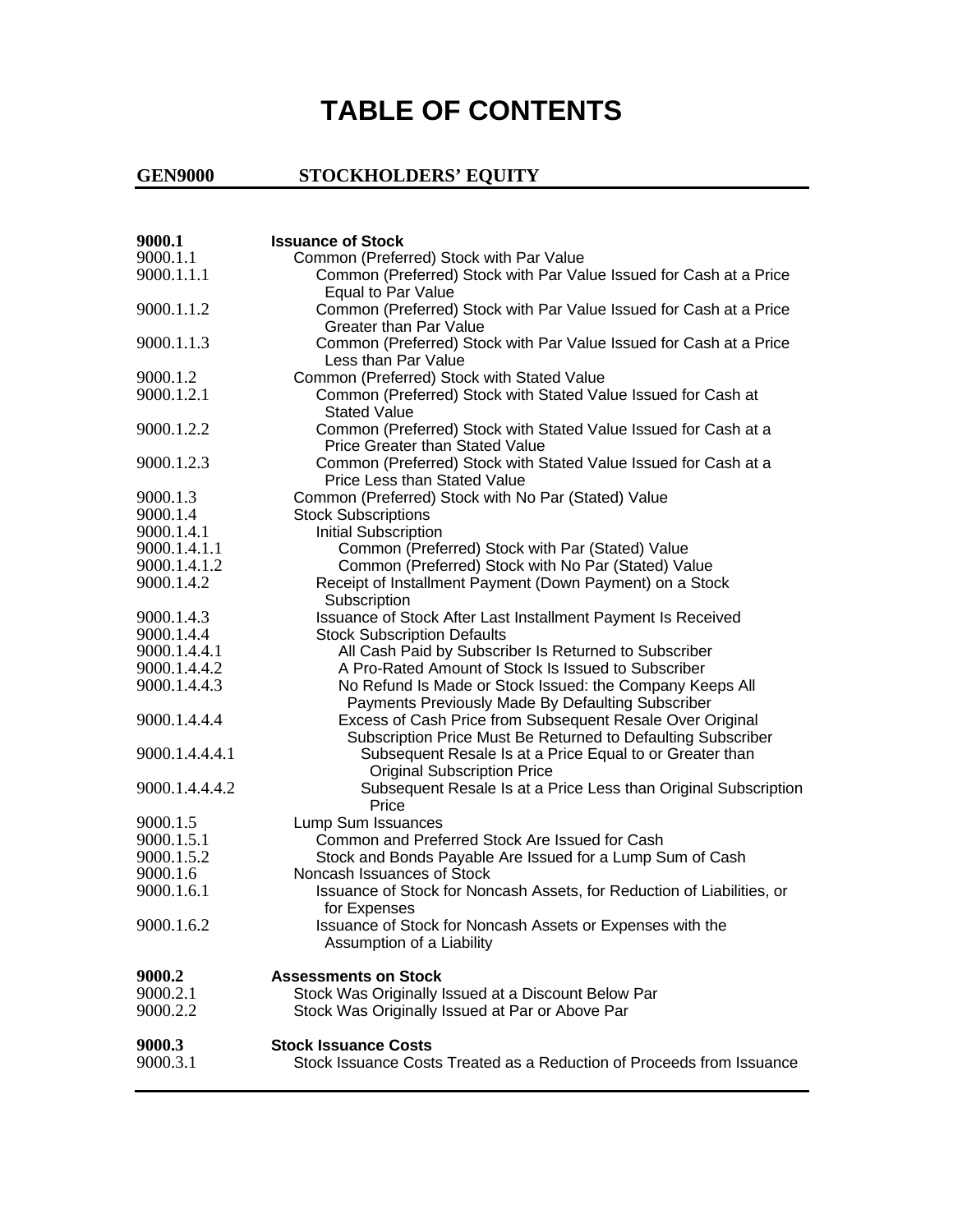| 9000.3.2                 | Stock Issuance Costs Treated as Organization Costs                                                                       |
|--------------------------|--------------------------------------------------------------------------------------------------------------------------|
| 9000.4                   | <b>Contingency Issuances of Stock</b>                                                                                    |
| 9000.5                   | <b>Conversion of Preferred Stock</b>                                                                                     |
| 9000.5.1                 | Par (Stated) Value of Common Stock Does Not Exceed Book Value of<br><b>Preferred Stock</b>                               |
| 9000.5.2                 | Par (Stated) Value of Common Stock Exceeds Book Value of Preferred<br>Stock                                              |
| 9000.6                   | <b>Stock Warrants</b>                                                                                                    |
| 9000.6.1                 | <b>Issuance of Stock Warrants</b>                                                                                        |
| 9000.6.2                 | <b>Exercise of Stock Warrants</b>                                                                                        |
| 9000.6.3                 | <b>Expiration of Stock Warrants</b>                                                                                      |
| 9000.7                   | <b>Stock Compensation Plans</b>                                                                                          |
| 9000.7.1                 | <b>Stock Option Plans</b>                                                                                                |
| 9000.7.1.1               | Noncompensatory Plans                                                                                                    |
| 9000.7.1.2               | <b>Compensatory Plans</b>                                                                                                |
| 9000.7.1.2.1             | Intrinsic Value Based Method                                                                                             |
| 9000.7.1.2.1.1           | If Stock Option Is Recorded When Option Is Granted                                                                       |
| 9000.7.1.2.1.2           | If Stock Option Is Not Recorded When Option Is Granted                                                                   |
| 9000.7.1.2.2             | Fair Value Based Method                                                                                                  |
| 9000.7.1.2.3             | <b>Exercise of Compensatory Stock Options</b>                                                                            |
| 9000.7.1.2.4             | Expiration of Compensatory Stock Options (Options Not Exercised)                                                         |
| 9000.7.1.2.4.1           | <b>Employee Fulfilled Obligations Under Stock Option</b>                                                                 |
| 9000.7.1.2.4.2           | Employee Did Not Fulfill Obligations Under Stock Option                                                                  |
| 9000.7.2                 | <b>Stock Appreciation Rights (SARs)</b>                                                                                  |
| 9000.7.2.1<br>9000.7.2.2 | <b>Issuance of Stock Appreciation Rights</b>                                                                             |
| 9000.7.2.3               | Valuation of Liability for Stock Appreciation Rights at End of Each Year<br><b>Exercise of Stock Appreciation Rights</b> |
| 9000.8                   | <b>Treasury Stock</b>                                                                                                    |
| 9000.8.1                 | Cost Method of Accounting for Treasury Stock                                                                             |
| 9000.8.1.1               | Acquisition of Treasury Stock - Cost Method                                                                              |
| 9000.8.1.2               | Reissuance of Treasury Stock - Cost Method                                                                               |
| 9000.8.1.2.1             | Reissuance of Treasury Stock at a Price Equal to Acquisition Price                                                       |
| 9000.8.1.2.2             | Reissuance of Treasury Stock at a Price Greater than Acquisition<br>Price                                                |
| 9000.8.1.2.3             | Reissuance of Treasury Stock at a Price Less than Acquisition<br>Price                                                   |
| 9000.8.1.2.4             | <b>Retirement of Treasury Stock</b>                                                                                      |
| 9000.8.2                 | Par Value Method of Accounting for Treasury Stock                                                                        |
| 9000.8.2.1               | Acquisition of Treasury Stock at a Price Less than or Equal to Original<br><b>Issuance Price</b>                         |
| 9000.8.2.2               | Acquisition of Treasury Stock at a Price Greater than Original Issuance<br>Price                                         |
| 9000.8.2.3               | Reissuance of Treasury Stock                                                                                             |
| 9000.8.2.4               | <b>Retirement of Treasury Stock</b>                                                                                      |
| 9000.9                   | <b>Donated Capital</b>                                                                                                   |
| 9000.10                  | <b>Retained Earnings</b>                                                                                                 |
| 9000.10.1                | Appropriation of Retained Earnings                                                                                       |
| 9000.10.2                | Reduction or Elimination of Appropriated Retained Earnings                                                               |
|                          |                                                                                                                          |